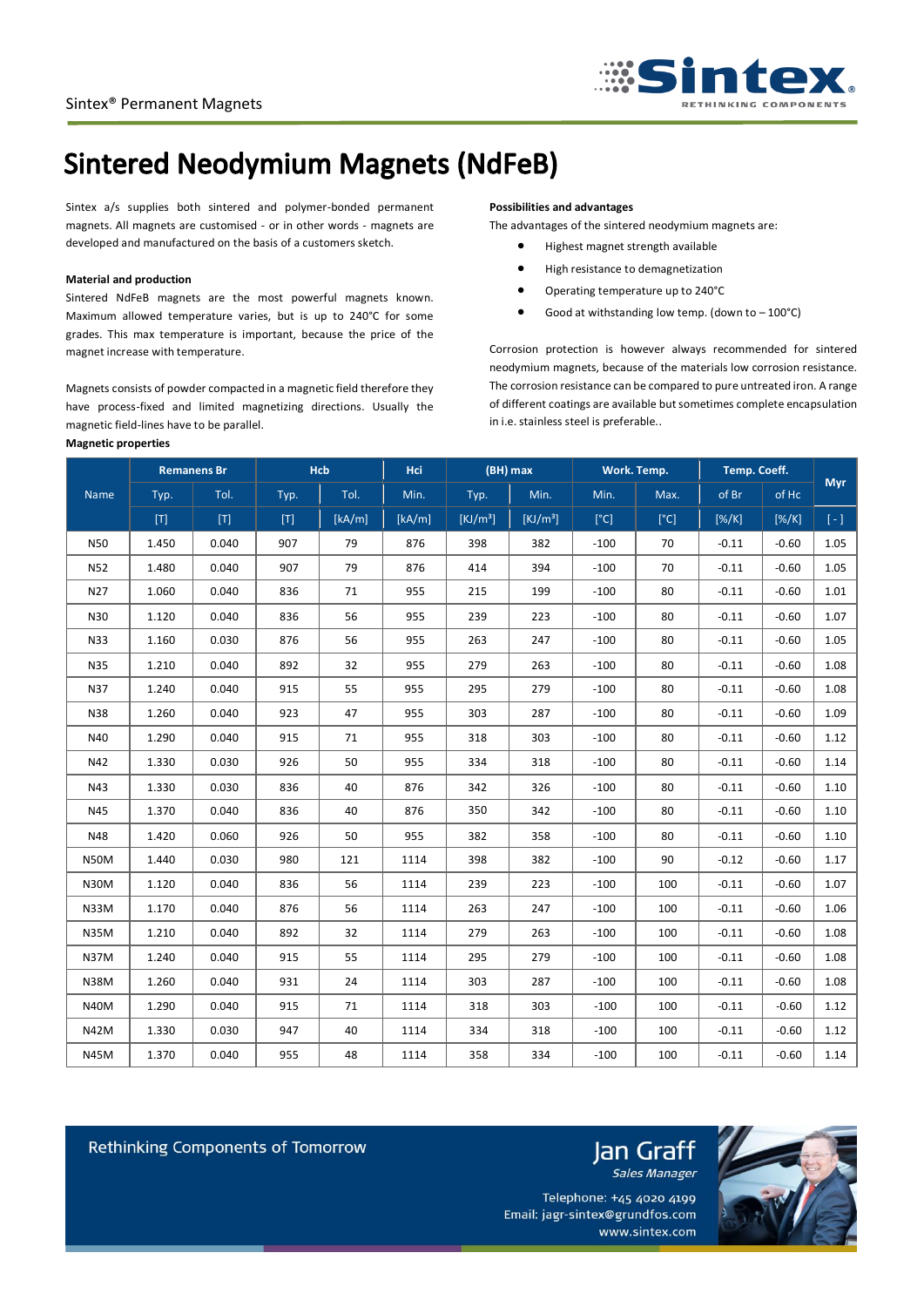

| <b>Remanens Br</b> |                              | <b>Hcb</b>                                                                                                                                                                                                                                               |       | (BH) max<br>Hci |        | Work. Temp.          |                      | Temp. Coeff. |      |                   |          |            |
|--------------------|------------------------------|----------------------------------------------------------------------------------------------------------------------------------------------------------------------------------------------------------------------------------------------------------|-------|-----------------|--------|----------------------|----------------------|--------------|------|-------------------|----------|------------|
| <b>Name</b>        | Typ.                         | Tol.                                                                                                                                                                                                                                                     | Typ.  | Tol.            | Min.   | Typ.                 | Min.                 | Min.         | Max. | of Br             | Of Hc    | <b>Myr</b> |
|                    | $\lbrack \mathsf{T} \rbrack$ | $[T] % \begin{center} % \includegraphics[width=\linewidth]{imagesSupplemental_3.png} % \end{center} % \caption { % Our method is used for the method. % The method is used in the image. % The method is used in the image. % } % \label{fig:example} %$ | $[T]$ | [kA/m]          | [kA/m] | [KJ/m <sup>3</sup> ] | [KJ/m <sup>3</sup> ] | [°C]         | [°C] | $[\%/\mathrm{K}]$ | $[\%/K]$ | $[ - ]$    |
| N48M               | 1.420                        | 0.060                                                                                                                                                                                                                                                    | 955   | 48              | 1114   | 382                  | 358                  | $-100$       | 100  | $-0.11$           | $-0.60$  | 1.18       |
| N44H               | 1.360                        | 0.030                                                                                                                                                                                                                                                    | 947   | 40              | 1274   | 350                  | 334                  | $-100$       | 110  | $-0.11$           | $-0.60$  | 1.14       |
| <b>N27H</b>        | 1.060                        | 0.040                                                                                                                                                                                                                                                    | 836   | 71              | 1353   | 215                  | 199                  | $-100$       | 120  | $-0.11$           | $-0.60$  | 1.01       |
| N30H               | 1.120                        | 0.040                                                                                                                                                                                                                                                    | 836   | 56              | 1353   | 239                  | 223                  | $-100$       | 120  | $-0.11$           | $-0.60$  | 1.07       |
| N32H               | 1.150                        | 0.030                                                                                                                                                                                                                                                    | 876   | 56              | 1353   | 255                  | 239                  | $-100$       | 120  | $-0.11$           | $-0.60$  | 1.04       |
| N33H               | 1.170                        | 0.030                                                                                                                                                                                                                                                    | 876   | 56              | 1353   | 263                  | 247                  | $-100$       | 120  | $-0.11$           | $-0.60$  | 1.06       |
| N35H               | 1.210                        | 0.040                                                                                                                                                                                                                                                    | 892   | 32              | 1353   | 279                  | 263                  | $-100$       | 120  | $-0.11$           | $-0.60$  | 1.08       |
| N37H               | 1.240                        | 0.040                                                                                                                                                                                                                                                    | 915   | 55              | 1353   | 295                  | 279                  | $-100$       | 120  | $-0.11$           | $-0.60$  | 1.08       |
| N38H               | 1.260                        | 0.040                                                                                                                                                                                                                                                    | 947   | 40              | 1353   | 303                  | 287                  | $-100$       | 120  | $-0.11$           | $-0.60$  | 1.06       |
| N40H               | 1.290                        | 0.040                                                                                                                                                                                                                                                    | 915   | 71              | 1353   | 318                  | 303                  | $-100$       | 120  | $-0.11$           | $-0.60$  | 1.12       |
| N42H               | 1.330                        | 0.030                                                                                                                                                                                                                                                    | 947   | 40              | 1353   | 334                  | 318                  | $-100$       | 120  | $-0.11$           | $-0.60$  | 1.12       |
| <b>N46H</b>        | 1.380                        | 0.020                                                                                                                                                                                                                                                    | 980   | 121             | 1353   | 366                  | 350                  | $-100$       | 120  | $-0.12$           | $-0.60$  | 1.12       |
| N48H               | 1.410                        | 0.030                                                                                                                                                                                                                                                    | 980   | 121             | 1353   | 382                  | 366                  | $-100$       | 120  | $-0.12$           | $-0.60$  | 1.14       |
| N42SH              | 1.330                        | 0.030                                                                                                                                                                                                                                                    | 947   | 40              | 1512   | 334                  | 318                  | $-100$       | 140  | $-0.11$           | $-0.60$  | 1.12       |
| N27SH              | 1.060                        | 0.040                                                                                                                                                                                                                                                    | 836   | 71              | 1595   | 215                  | 199                  | $-100$       | 150  | $-0.11$           | $-0.60$  | 1.01       |
| N30SH              | 1.120                        | 0.040                                                                                                                                                                                                                                                    | 836   | 56              | 1595   | 239                  | 223                  | $-100$       | 150  | $-0.11$           | $-0.60$  | 1.07       |
| N32SH              | 1.150                        | 0.030                                                                                                                                                                                                                                                    | 876   | 56              | 1595   | 255                  | 239                  | $-100$       | 150  | $-0.11$           | $-0.60$  | 1.04       |
| N33SH              | 1.170                        | 0.030                                                                                                                                                                                                                                                    | 876   | 56              | 1592   | 263                  | 247                  | $-100$       | 150  | $-0.11$           | $-0.60$  | 1.06       |
| N35SH              | 1.210                        | 0.040                                                                                                                                                                                                                                                    | 891   | 31              | 1595   | 279                  | 263                  | $-100$       | 150  | $-0.11$           | $-0.60$  | 1.08       |
| N38SH              | 1.260                        | 0.040                                                                                                                                                                                                                                                    | 947   | 40              | 1592   | 303                  | 287                  | $-100$       | 150  | $-0.11$           | $-0.60$  | 1.06       |
| N40SH              | 1.290                        | 0.030                                                                                                                                                                                                                                                    | 947   | 40              | 1592   | 318                  | 303                  | $-100$       | 150  | $-0.11$           | $-0.60$  | 1.08       |
| N44SH              | 1.360                        | 0.030                                                                                                                                                                                                                                                    | 915   | 46              | 1592   | 350                  | 334                  | $-100$       | 150  | $-0.11$           | $-0.55$  | 1.18       |
| N45SH              | 1.350                        | 0.030                                                                                                                                                                                                                                                    | 1053  | 50              | 1600   | 366                  | 342                  | $-100$       | 150  | $-0.11$           | $-0.55$  | 1.02       |
| N25UH              | 1.020                        | 0.050                                                                                                                                                                                                                                                    | 764   | 16              | 1910   | 199                  | 183                  | $-100$       | 160  | $-0.11$           | $-0.60$  | 1.06       |
| <b>N28UH</b>       | 1.080                        | 0.040                                                                                                                                                                                                                                                    | 812   | 32              | 1910   | 223                  | 207                  | $-100$       | 160  | $-0.11$           | $-0.60$  | 1.06       |
| N30UH              | 1.120                        | 0.040                                                                                                                                                                                                                                                    | 844   | 40              | 1910   | 239                  | 223                  | $-100$       | 160  | $-0.11$           | $-0.60$  | 1.06       |
| N33UH              | 1.170                        | 0.030                                                                                                                                                                                                                                                    | 876   | 56              | 1990   | 263                  | 247                  | $-100$       | 180  | $-0.11$           | $-0.60$  | 1.06       |
| N35UH              | 1.210                        | 0.040                                                                                                                                                                                                                                                    | 907   | 47              | 1990   | 279                  | 263                  | $-100$       | 180  | $-0.11$           | $-0.60$  | 1.06       |
| N38UH              | 1.260                        | 0.040                                                                                                                                                                                                                                                    | 947   | 40              | 1990   | 303                  | 287                  | $-100$       | 180  | $-0.11$           | $-0.60$  | 1.06       |
| N40UH              | 1.300                        | 0.040                                                                                                                                                                                                                                                    | 980   | 50              | 1989   | 318                  | 303                  | $-100$       | 180  | $-0.11$           | $-0.60$  | 1.06       |
| N42UH              | 1.330                        | 0.040                                                                                                                                                                                                                                                    | 957   | 50              | 1900   | 326                  | 318                  | $-100$       | 180  | $-0.11$           | $-0.60$  | 1.11       |
| N28EH              | 1.080                        | 0.040                                                                                                                                                                                                                                                    | 812   | 32              | 2388   | 223                  | 207                  | $-100$       | 200  | $-0.11$           | $-0.60$  | 1.06       |
| N30EH              | 1.120                        | 0.040                                                                                                                                                                                                                                                    | 844   | 40              | 2388   | 239                  | 223                  | $-100$       | 200  | $-0.11$           | $-0.60$  | 1.06       |
| N33EH              | 1.170                        | 0.030                                                                                                                                                                                                                                                    | 876   | 56              | 2388   | 263                  | 247                  | $-100$       | 200  | $-0.11$           | $-0.60$  | 1.06       |
| N35EH              | 1.210                        | 0.040                                                                                                                                                                                                                                                    | 907   | 47              | 2388   | 279                  | 263                  | $-100$       | 200  | $-0.11$           | $-0.60$  | 1.06       |
| N38EH              | 1.260                        | 0.040                                                                                                                                                                                                                                                    | 907   | 47              | 2388   | 303                  | 287                  | $-100$       | 200  | $-0.11$           | $-0.60$  | 1.11       |
| N30AH              | 1.120                        | 0.040                                                                                                                                                                                                                                                    | 844   | 40              | 2786   | 239                  | 223                  | $-100$       | 240  | $-0.11$           | $-0.60$  | 1.06       |



# Jan Graff



Telephone: +45 4020 4199 Email: jagr-sintex@grundfos.com www.sintex.com